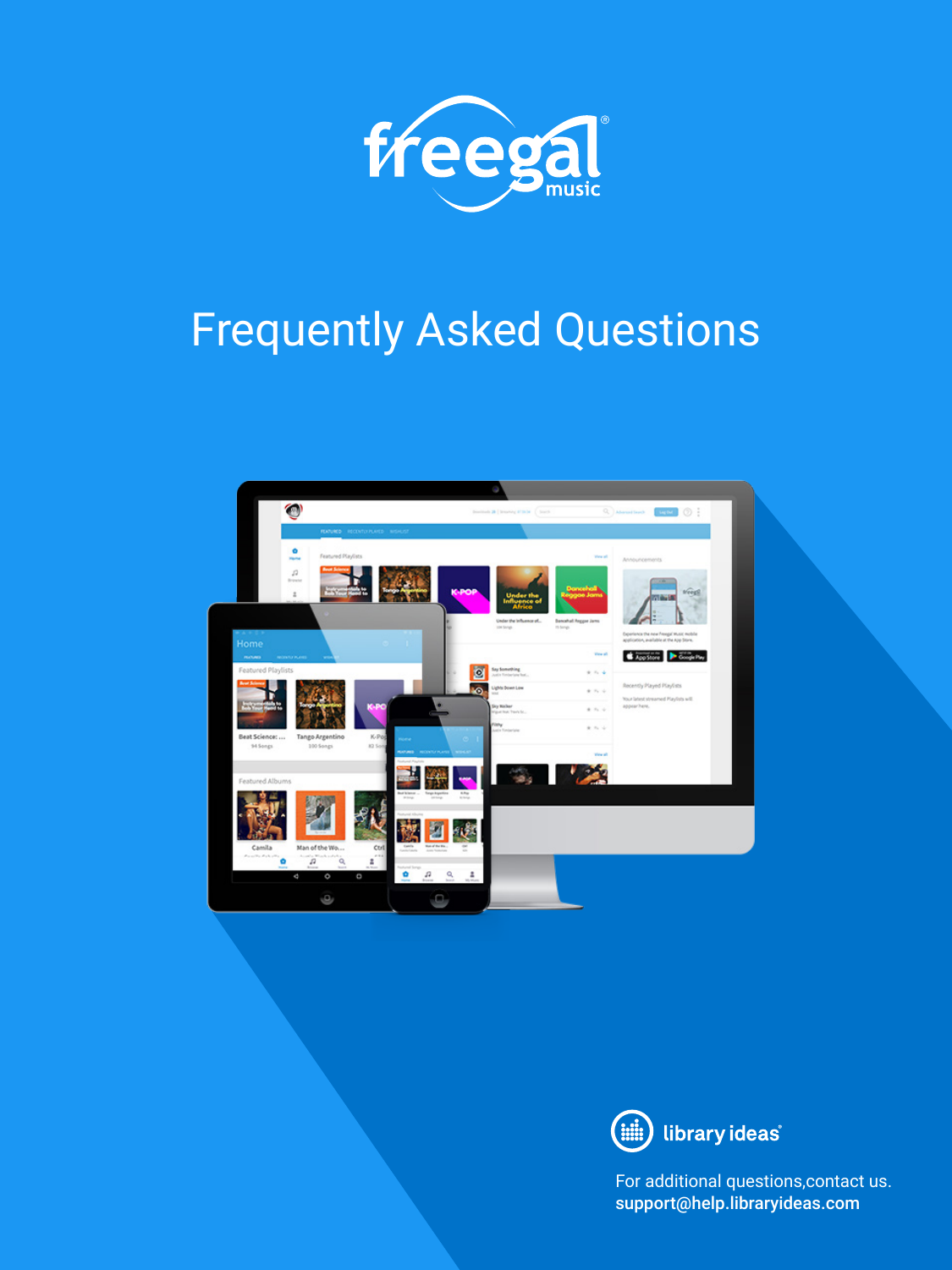# **GENERAL**

# **1. What is Freegal® Music?**

Freegal® Music is a free music service from your library. All you need is your library card number and possibly a PIN if your library utilizes them. Freegal® Music offers access to about 15 million songs, including Sony Music's catalog of legendary artists, and over 40,000 music videos. In total the collection is comprised of music from over 40,000 labels with music that originates in over 100 countries. There is no software to download, and there are no digital rights management (DRM) restrictions. Access to Freegal is limited to patrons of subscribing libraries.

# **2. Who is Library Ideas LLC?**

Library Ideas is a privately held company based in Virginia, USA that offers services and products to the educational markets. Besides Freegal® Music, Library Ideas offers movies, eBooks and an online language learning product.

# **3. Where did you get the name Freegal? (Rhymes with "legal")**

It's a word used by Library Ideas, the company who developed Freegal® Music. It means "free and legal" music.

#### **4. How does Freegal® Music work?**

Freegal® Music was designed to browse or search for your favorite music.

Depending on your libraries' contract, you will be able to either stream or download music, or a combination of both.

Your streaming timer will reset every Monday at 12:00am (Central Time, USA). If you're on a desktop computer, you will see a Streaming Timer at the top of your web page to the left of the search bar. If you're using a mobile device, you'll find the streaming timer under Settings (top right corner, three dots).

Your Download Limit is located in the same place as the Streaming Timer. Like streaming, your download limit is reset every Monday.

One the homepage, you'll see the Featured page, which will display curated content for you to enjoy. You can use the navigation bar to explore music in different ways, via the Search bar or through the Browse page. You can search by artists, genre, song, etc.

#### **5. How much music is on Freegal® Music's website?**

It changes daily. But it's safe to say that there are thousands of artists, tens of thousands of albums, and millions of songs. The Freegal® Music website has hundreds of genres of music and is rich in many of them. The content is based upon agreements with over 40,000 music labels, including the labels of Sony Music Entertainment.

# **6. Are the songs and videos really free?**

Freegal® Music and the music you download are free in the sense that most things in your library are free to you as a patron of the library. The service is underwritten by your local library.

#### **7. What can I legally do with downloaded or streamed music from Freegal® Music?**

The music you access via the Freegal® Music site is for non-commercial purposes only. It comes with a license for personal use only. This means that you cannot duplicate it for others, or play it in public, other than for the intended enjoyment of a normal circle of family or friends.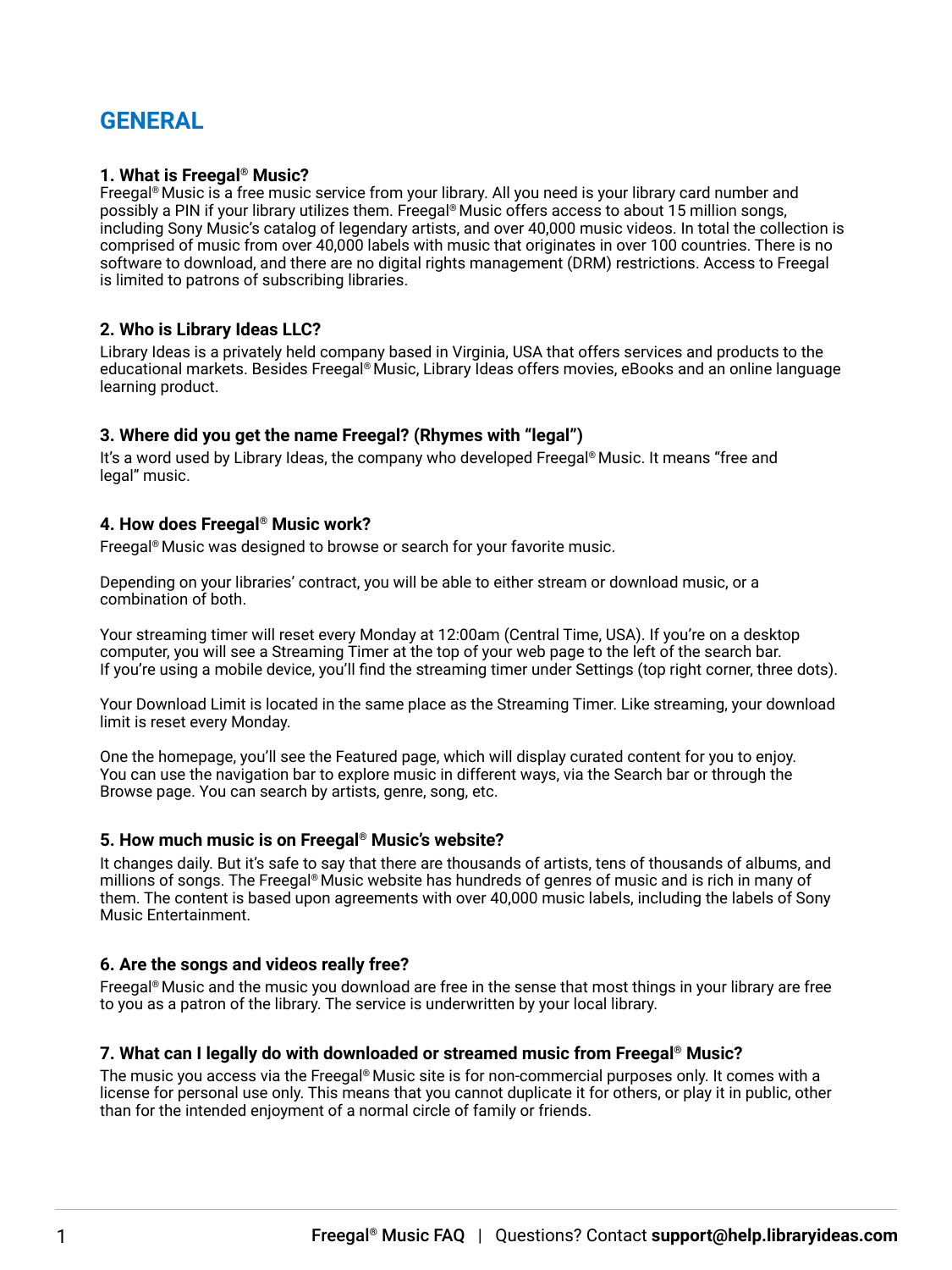#### **8. Why are there limits on the amount of downloads I can make? What does "limit exceeded" mean?**

The limit is set so that a maximum number of patrons may have equal access to the songs in the Freegal® Music Service. The "limit met" notification appears in place of the download link when you have used all of your downloads for the week.

# **9. My device crashed, and I lost my music. Can Freegal restore my library?**

Because of our licensing agreements, we are completely unable to restore music libraries that have been lost. For this reason, we highly recommend backing up your files. For example, if you have your music library in iTunes on your computer, you could back up to iCloud so your music isn't only on your computer.

If you're using iOS, you can also back up everything to iCloud. You could also use File Sharing in iTunes to sync the music on your iOS device with iTunes on your computer.

For Android devices, you can backup files to a cloud service, such as Dropbox, to your personal computer, or to an external hard drive. Again, once music is downloaded from the Freegal® Music site, it is yours to keep and do with what you want.

Backing up personal computing devices is always recommended, and if you elect not to do this, Freegal® Music cannot restore your music library.

# **10. Freegal® Music Mobile Apps are available!**

The Freegal® Music Service has launched free mobile apps, and they are currently available in the Apple App Store, the Google Play Store, and on Amazon.

#### **11. What are the latest updates to the Freegal® Music software?**

A summary of the latest updates can be found below:

- A clean, modern rebuilt interface, with cleaner navigation. More opportunities to find new and popular music through our curated content and updated Browse section, which allow you to search for music by what's trending, what's new, genres, playlists, artists, music videos and audiobooks.
- Music is now organized in several categories for easy browsing i.e. Top Songs, Featured Albums, New Music Videos, Top Rock Playlists.
- New bottom navigation for the mobile devices!
- Improved search function to provide relevant search results based on your search.
- If you're using the mobile device, there are tutorials for every page (by clicking the ? symbol, upper right hand corner).
- Album, artist, audiobook, playlist and song content has a menu that have multi-purpose functions i.e. download a song, add to your wishlist, add to a playlist, remove from playlist.)
- Seamless responsive UI for mobile and web.
- You can now easily find our audiobooks.
- Adding music to your playlists is significantly easier.

There is now a built-in media player for web and mobile. You can now scroll between songs you're listening to while in the media player.

Added an easy-to-use Wishlist function. If you are low on available downloads or streaming time, adding music to your Wishlist to revisit later is an optimal choice. You can find all of the songs added to your Wishlist here.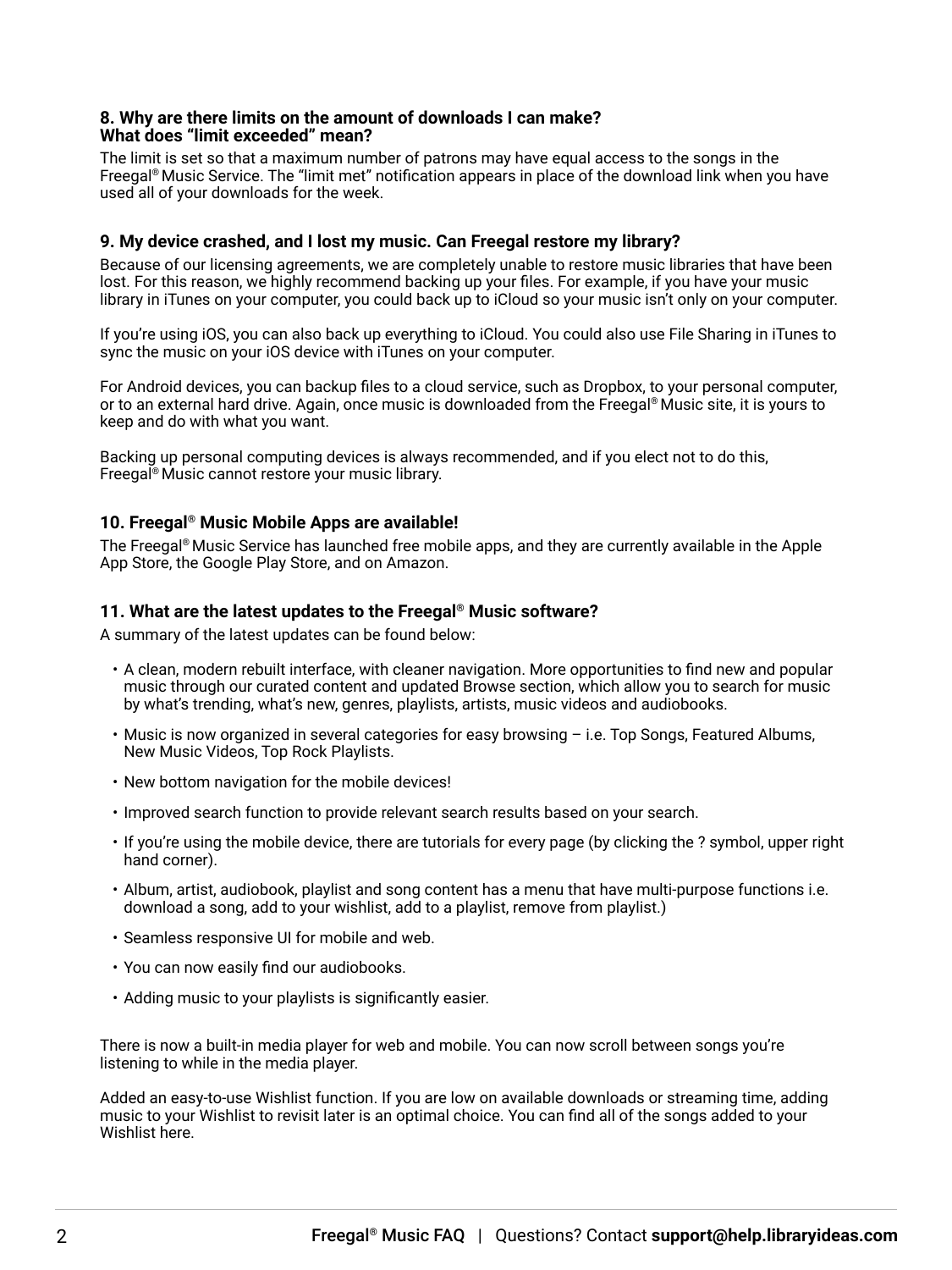#### **12. Tell me about the music videos.**

One of the great features to of Freegal® Music is the rich and growing collection of music videos. These videos often have supplemental content that is not in the underlying song, and some of these videos are historical treasures.

New content will be added weekly. Here are a few things we'd like you to know about the videos:

There are approximately 35,000 videos for you to choose from. As a video is premium content, a video download will count as 2 of your weekly music selections. If you do not have 2 downloads left, you will not be able to download a video. The videos are in MP4 format and are yours to keep. The videos are large files and we recommend that you be connected to a Wi-Fi network or cable while downloading.

# **13. What are the basics of Streaming?**

#### Streaming AND downloading.

Patrons of subscribing libraries now have a weekly download allotment, and a DAILY streaming allotment. The download counter and the streaming time remaining are at the top of the page once you login.

#### How to stream, how to download.

Nothing has changed with the download functionality, except that the sample clips are now gone. Streaming is, after all, a license to sample! When you put your cursor over an album, you will see a "stream now" button come up. If you press that button on an album, the whole album will play in order. You can use "Freegal Playlists". This is a list of pre-selected songs in a genre that you are sure to enjoy.

#### **To create a playlist:**

• On Desktop

Under My Music, navigate to the Playlists tab. You'll see a big blue button labeled Create a Playlist. Upon tapping this button, you are shown a small menu, where you can create a playlist for your Downloads or your Playlists. So, when you're adding songs to the playlists, specify which playlists they should appear in.

• On Mobile

Under My Music, navigate to the Playlists tab. You'll see a big blue button labeled Create a Playlist. Upon tapping this button, you are shown a small menu, where you can create a playlist for your Downloads or your Playlists. So, when you're adding songs to the playlists, specify which playlists they should appear in.

#### Go Mobile with Freegal Apps!

As always, Freegal® Music is also a mobile experience. The newest Freegal® Music update for Android and Apple devices is in the app stores for you to be able to stream ad-free music, at no charge to you.

#### **14. What's the difference between Streaming and Downloading?**

Downloading is capturing and keeping the file on a permanent basis. Streaming is accessing the file on a temporary basis, while being connected to the internet. Streaming gives you access to more music. Your daily streaming limit is posted in the upper-right corner top of the home page.

#### **15. How do I know if my library has the Streaming service?**

If you're on a desktop computer, you will see a Streaming Timer at the top of your web page to the left of the search bar. If you're using a mobile device, you'll find the streaming timer under Settings (top right corner, three dots). If you don't see the streaming timer, then your library has a Download-Only contract.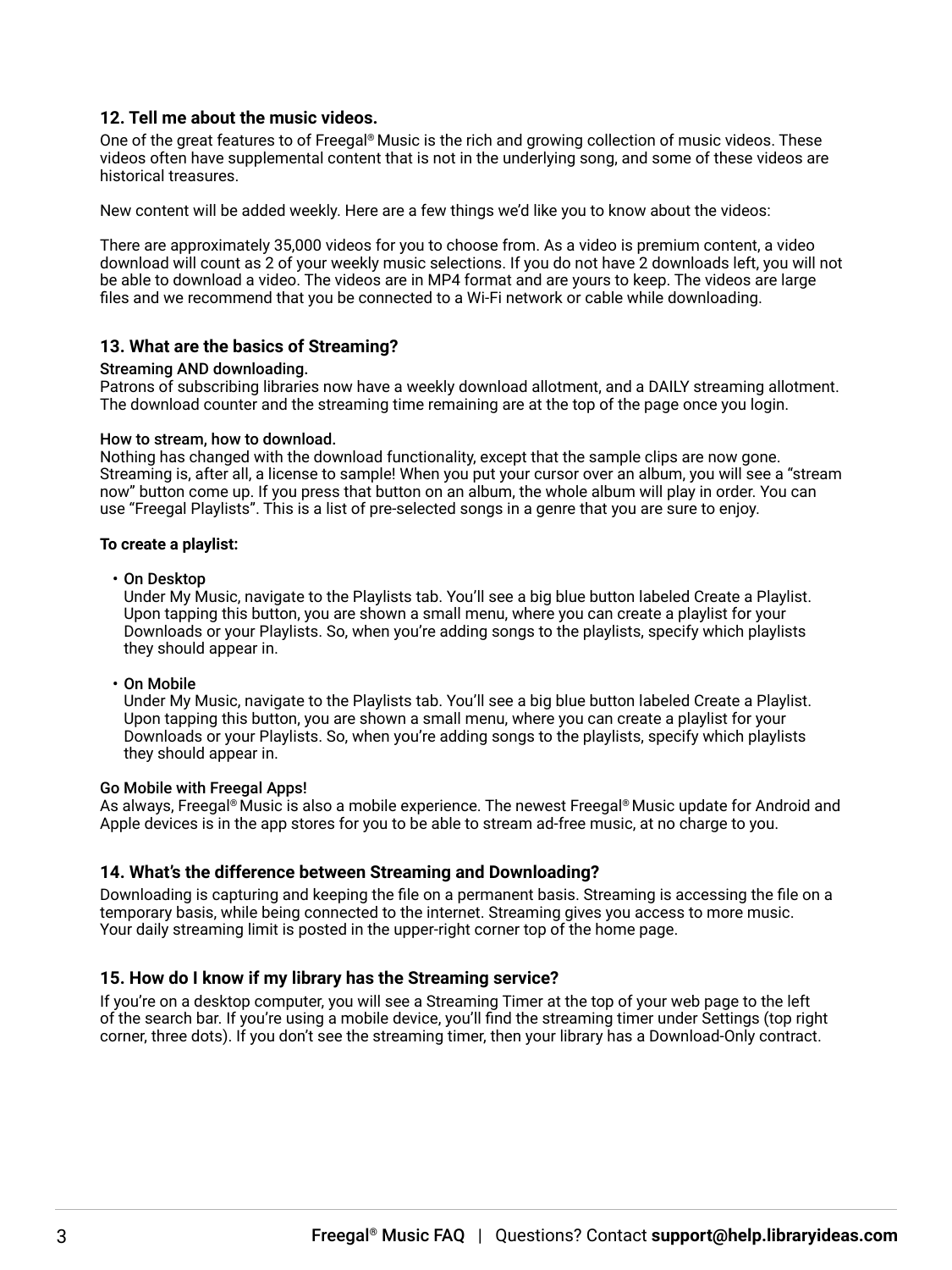# **16. How do I sign up for notifications about my remaining downloads?**

• Desktop

Go to Settings (top right corner, three dots). From here, you'll see Notifications on the list. You'll have the option to receive notifications via email (if you type it in).

• Mobile

Go to Settings (top right corner, three dots). From here, you'll see Notifications on the list. You can tap on the button to receive text messages every week. You can disable this function the same way.

#### **17. What is a song that is marked as being "Download Restricted: Album Only"?**

Some songs distributed to Freegal® Music have download rights, from the artist's label, that designate they are only available for download with the download of the entire album on which they appear. Freegal® Music allows you to download only individual songs and not entire albums, therefore we cannot offer these songs for download.

# **TECHNICAL**

#### **18. Does Freegal® Music's website or mobile apps require Flash, or any plugin, for streaming music or playing samples?**

The Freegal® Music website, and our mobile apps do not require Flash or any other plugin to stream music or play samples. Our music player is HTML 5 based and works in all the latest versions of the major browsers (IE, Edge, Chrome, Firefox, Safari).

#### **19. Is there a download manager to install on my computer?**

No, Freegal® Music utilizes the browser to download music, so there is no need to install anything on your computer. That's one of the benefits of the site.

#### **20. Is there Digital Rights Management (DRM) on the music files?**

No! These files are downloaded as MP3 files which are compatible with any MP3 Player or device. You can transfer the music to any computer, MP3 player or even burn it to a CD. Copyright laws apply for all music downloaded.

#### **21. What is the song clip?**

The song clip is a randomly chosen 30-second sample of a song. If your library does not have the streaming service, the 30 second sample will play when you click the play button to help you decide whether or not you want to download a particular song.

#### **22. Why does the counter say I've downloaded 3 songs when I'm sure I haven't?**

You may have started a download then changed your mind and canceled it. Once you click the "download now" button, it can't be reversed. It will count towards your download limit even if you cancel or choose "play" instead of "download." To avoid this, please use the song samples to ensure you are downloading a song you want in your music library. We cannot credit a download.

#### **23. How does the recent downloads functionality work?**

On Desktop: Under My Music – Songs, you'll see all the music you've downloaded. By clicking the menu on the right of each selection, you'll have the option of re-downloading the song. Note: a song can only be redownloaded twice before it disappears from the list. This also apples to downloading the song on mobile.

On Mobile: There is no "re-download" functionality – if you lost connection during a download or it did not complete for some reason – it will not count towards your download limit.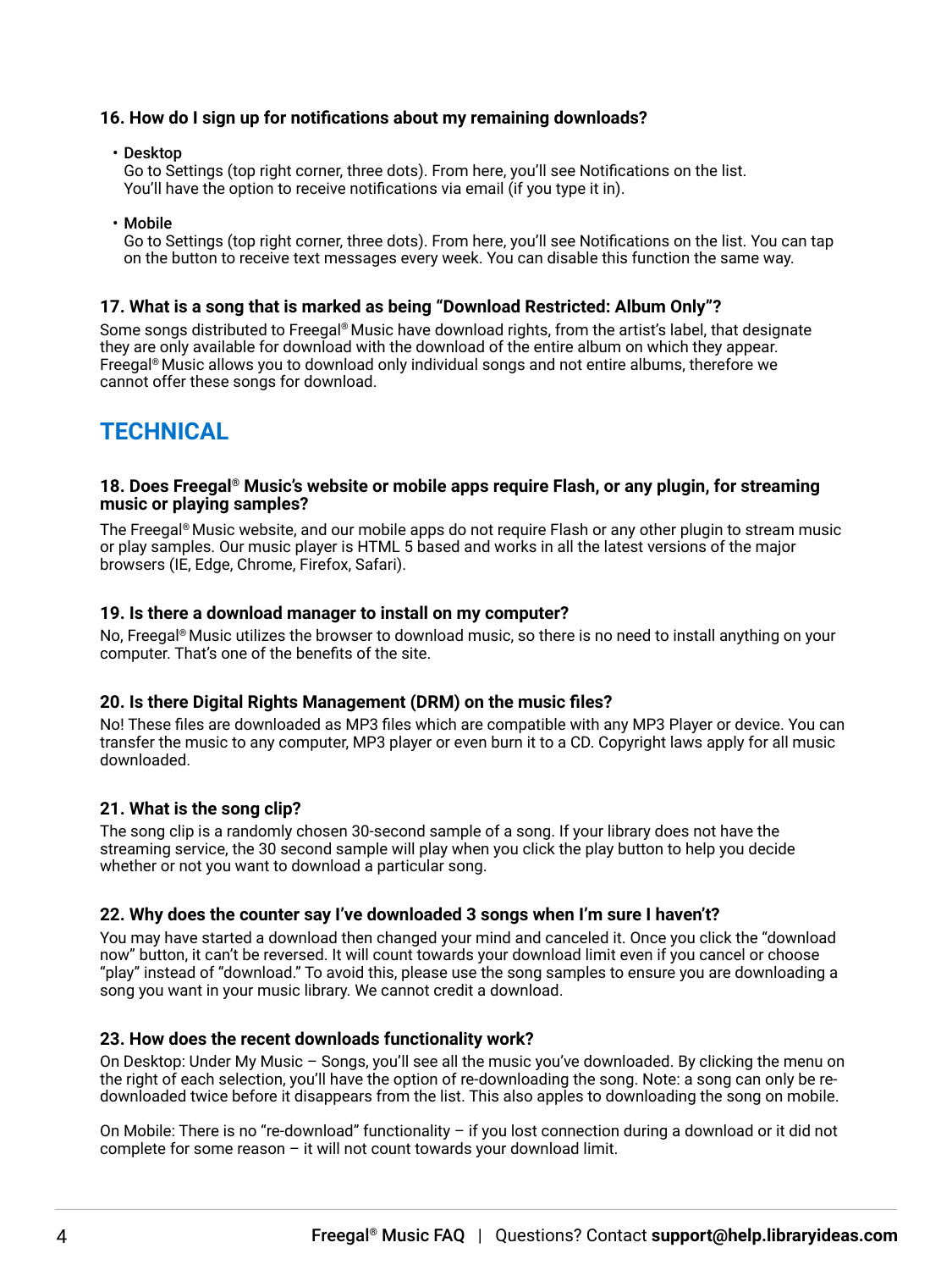# **24. How do I get the songs into Windows Media Player?**

- When downloading a file in Windows, you are typically given the option to "Open" or "Save" the file.
- Select "Save" for the mp3 downloads, then once it's downloaded you can click "Open".
- If the downloaded song does not open directly into Windows Media Player, simply launch Windows Media Player then click and drag the song into the Windows Media Player window or simply Select: File - Import File.
- To select multiple songs Select: File Import Folder. Select the file(s) you wish to add then click OK. The song will now appear in your Windows Media Player library.

#### **25. How do I burn music to a CD?**

Each computer system is different. You can use iTunes, Windows Media Player or a third-party software like Roxie. Simply follow the instructions found in the software for burning your CD.

#### **26. How do I search for a song or artist via my computer?**

Freegal® Music was designed to easily search and browse for your favorite artists and songs. To do a general search, locate the search bar at the top of the page. Here you can input anything to get a related result. Alternatively, you can click Advanced Search located to the right of the search bar. Here you can get specific about your search  $-$  searching by artist, album name, etc.

Another way to search is using the Browse function. There is a navigation pane on the left side of the page. Upon clicking Browse, you'll be taken to another page. Here you can see different sections – all displaying the top selections for each category (Top Songs, Top Albums, etc). From here, you can find music through these sections. Remember, you can click View all above each section on the right to expand the displayed section.

#### **27. How do I download a song on my computer?**

When you've found a song you want, click on the "Download" link next to your chosen song. At the prompt, select Save and choose where you want to save the song.

*Note: Anytime you click on the "Download" link, even if you decide to cancel or play it, the download will count towards your weekly allotment.*

#### **28. Can I download a whole album?**

The songs are only available on an individual basis. Over time, you can choose to download all the songs in an album.

#### **29. I downloaded a video and it took 2 of my downloads when I downloaded only 1 video.**

That is the expected functionality. Videos are premium content and cost 2 downloads instead of one.

#### **30. How do I share a playlist?**

**• Patrons**

Once you've created a playlist, you can share it to your library by simply clicking the gear icon in the upper right corner of the page. A dropdown menu will appear, and now select Share to Library. You should get a message that will notify you that your playlist is pending for approval.

**• Library**

From the Admin page (login at www.libraryideas.com), click Library Playlist Management. You will see two big buttons, Approved Playlist and Pending Playlist. Clicking on Pending Playlist will show you the playlists that have been shared by your patrons. Approved Playlist will show you playlists that you approved from the Pending page. If you click one of the boxes under Visible (and then click Update, in the upper right-hand corner), then that playlist will appear on the application in the Playlists tab under My Music.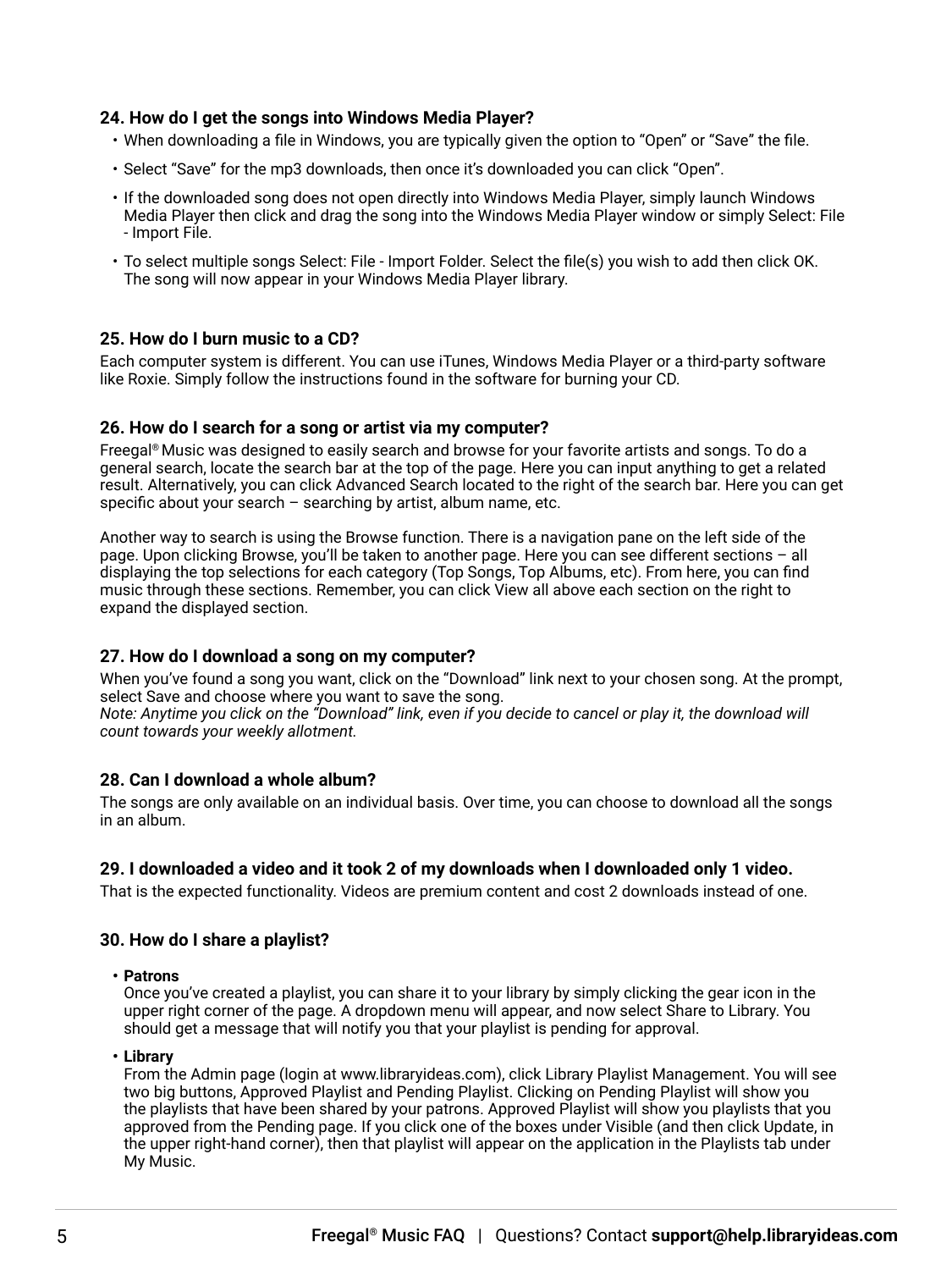# **MOBILE APPS**

#### **31. How do I get the Freegal® Music Mobile Application?**

If you have an Apple device (iPhone/iPad/iTouch), you will be able to download the Freegal® Music App by doing a search for "Freegal Music" in the App Store.

If you have an Android phone or tablet, you will be able to search for "Freegal Music" in the Google Play store. As a precaution, while many Android devices successfully run the Freegal® Music app, not all Android devices are compatible. Barnes & Noble tablet devices are not compatible with the Freegal® Music app.

For information on how to install the app on a Kindle Fire, please see the question "Is there an app for the Kindle Fire?"

#### **32. What is the functionality of the Freegal® Music App?**

Freegal® Music is an ad-free music service that is provided to you by your participating public library.

Download and/or stream music on any compatible device. Music is stored locally on your device and will be removed if the app is deleted. To learn how to save your music permanently refer to the FAQ "How do I backup Freegal® Music from my iOS mobile device into iTunes?"

#### **33. Is there an app for the Kindle Fire?**

You can download the Freegal® Music app for your Kindle Fire through the Amazon Store. Freegal® Music is supported on Kindle Fire 3rd generation and up.

#### **34. How do I login to the Freegal® Music App?**

Right after you select the library of which you are a patron, the login screen will appear. This screen requests your library card number. Some libraries also request a PIN. Once you are validated, you will be in the Freegal® Music App's main area where you can browse, search and download music. If you have problems logging in, please contact your local library.

#### **35. How do I find my local library in the Freegal® Music App?**

- To use Freegal® Music, you need to be a registered cardholder of a library that has contracted the Freegal® Music service.
- Once you have downloaded the App, the first thing you will see upon opening the App is a search box for libraries. In the United States, you can enter your home zip code, and a list will appear of current subscribing libraries within a 60-mile radius. You can also enter in the name of your library or the city in which your library's main branch is located.
- Outside of the United States you can enter the name of the country you are searching (example: Australia), the name of the library you are looking for (example: Edmonton), or the city in which your library's main branch is located (example: Edmonton).

#### **36. How do I use Freegal® Music on mobile devices?**

The Freegal® Music web interface is designed to be used on the web. For mobile devices, we have developed a mobile application that is compatible with iOS and Android devices.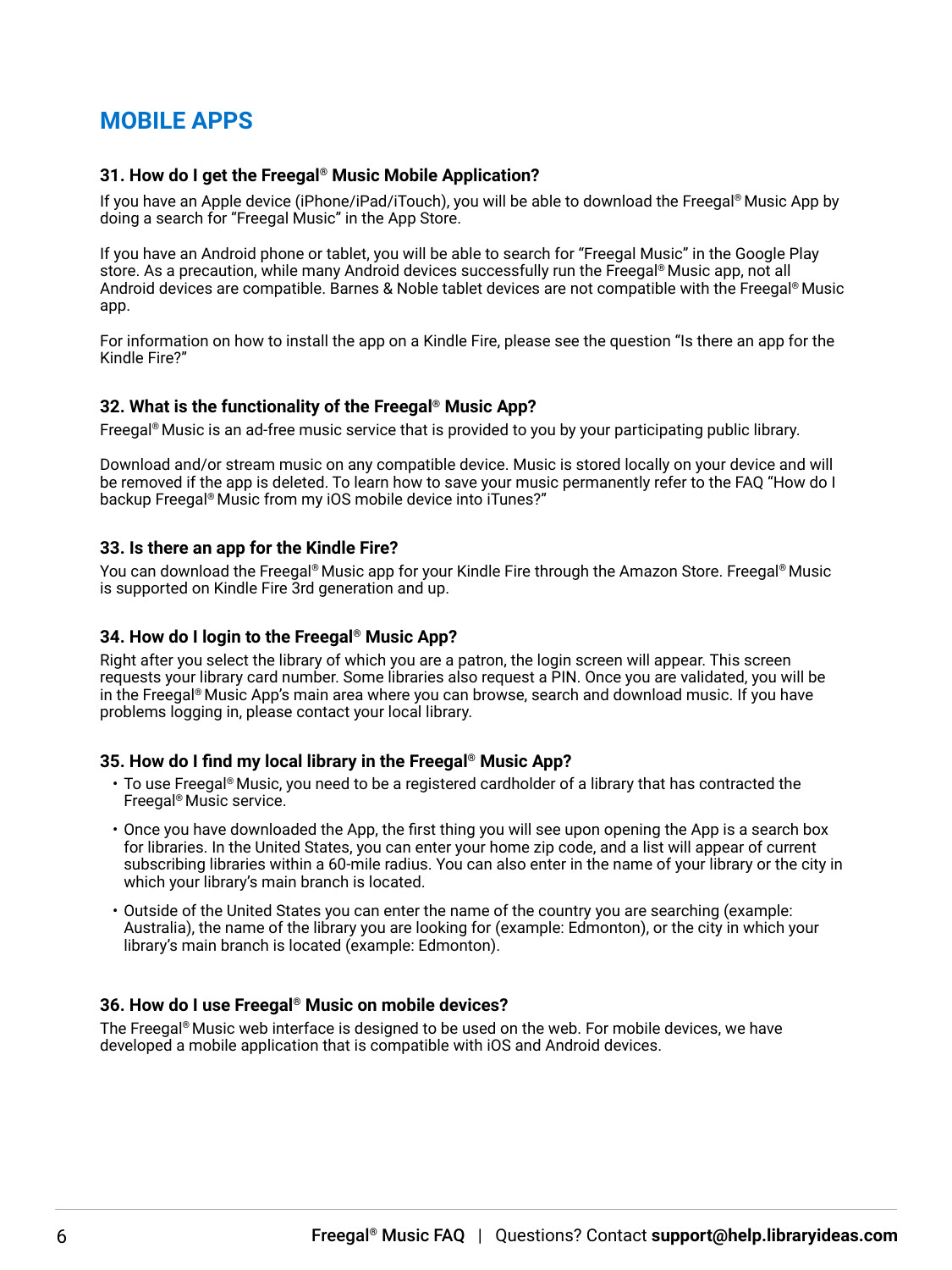# **37. Can you take me through the main areas of the Freegal® Music App?**

#### **Home**

• Featured

This is the landing page of the application, where we feature music content that we believe you may like, which includes playlists for every mood. Our music professionals curate the content you see on this page.

• Recently Played

All of the music content that you listen to will appear here.

• Wishlist

If you are low on available downloads or streaming time, adding music to your Wishlist to revisit later is an optimal choice. You can find all of the songs added to your Wishlist here.

#### **Browse**

• Trending

Music that is popular in your area will appear here. This is easily categorized by Top Albums, Top Songs, Top playlists, Top Music Videos and Top Audiobooks.

• New Arrivals

Music that is new will be featured here as New Albums, New Songs, New Playlists, New Music Videos, New Audiobooks and New Artists.

• Genre

The Genre page has been improved to feature our vast collection of genres, which feature popular genres like Pop, Rock and Hip-Hop, but also more obscure genres such as African, Tango and Broadway.

• Playlists

Discover music for any mood in our playlist page. This content is curated by our music professionals to ensure you find music that you will enjoy for any occasion. Playlists that your library create will be featured here.

• Artist

Search for music by Featured Artists and New Artists. Each artist has their own unique page which shows their songs, albums, music videos and any playlists we've created for them.

• Music Videos

Search for music videos that are categorized by Featured Music Videos, New Music Videos and Top Music Videos.

• Audiobooks

We are proud to now highlight our collection of audiobooks, which can be found in the Browse section and by searching in the Search tab.

#### **Search**

• All

Search results have been vastly improved to put more relevant information in front of you. Search results in the "All" tab will show you results that are based on Artists, Songs, Albums, Music Videos and Playlists

• Artists

Search results under the Artists tab will show you relevant artists for your search, which you can click to visit their artist page.

• Albums

Search results under the Albums tab will show you relevant albums for your search, which you can click to visit the album page.

• Composers

Search results under the Composers tab will show you relevant composers for your search, which you can click to visit their composer page.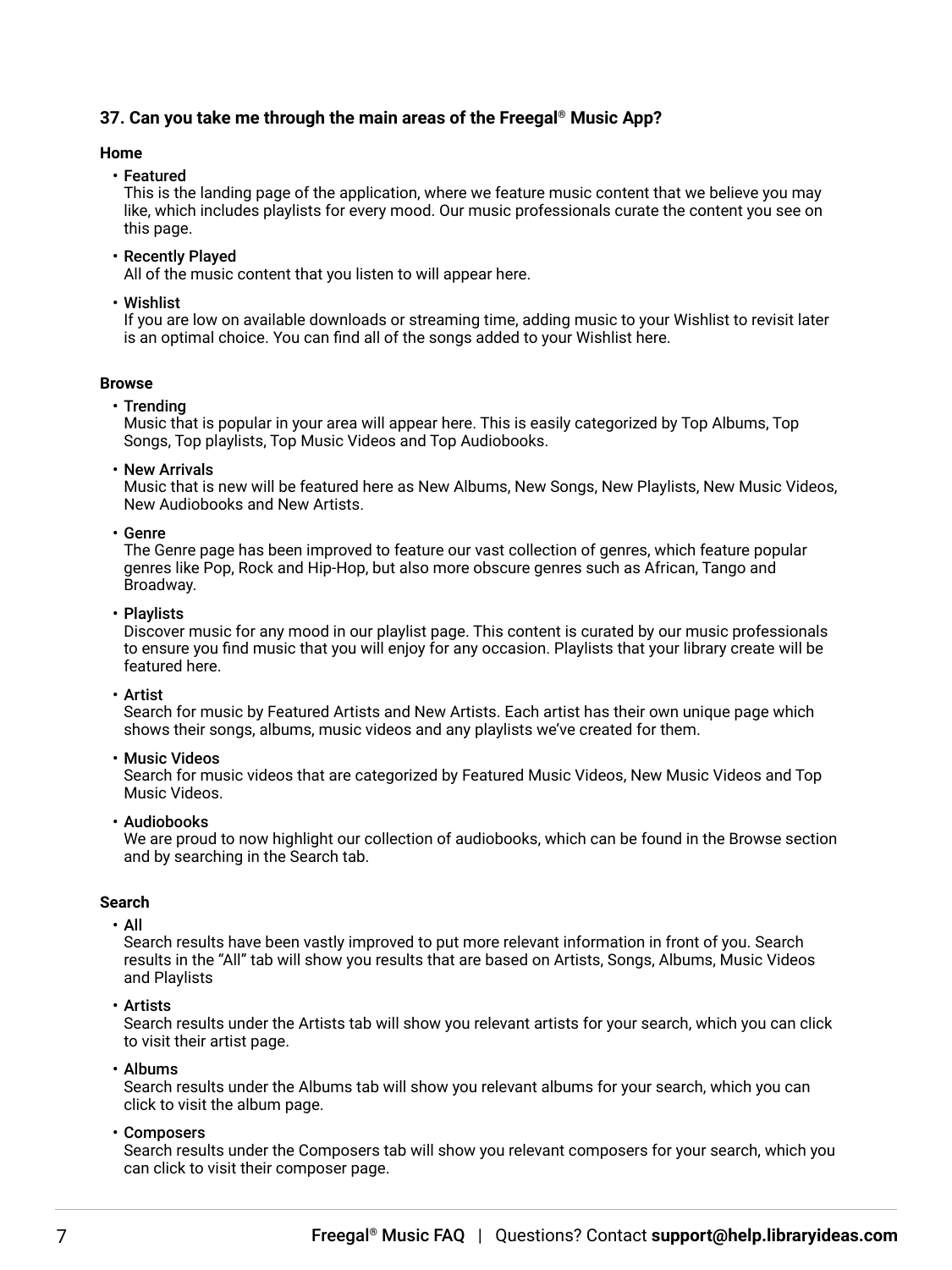• Genres

You can specifically search for any genre. By clicking on a genre within the search result, you will be taken to a unique Genre page.

- Music Videos Search results under the Music Videos tab will show you relevant Music Videos for your search.
- Playlists

You can search for any of our unique playlists easily.

#### **38. How do I delete a song off my mobile device?**

Within the "My Music" section of the app, you will see a list of songs that you have downloaded. If you tap on the options menu next to each song selection (three dots), you will have the option to Remove Song. This method works the same with playlists, music videos, and audiobooks.

#### **39. How do I backup Freegal® Music from my iOS mobile device into iTunes?**

- Plug your iOS device into your computer. Please select "Yes" if you see a pop-up asking if you trust this device.
- Open up iTunes on your computer and you should see an icon of your device appear in the top left, under the player. Click on the icon to open your device.
- On the left of your computer screen you will see Settings. Select "File Sharing" which will open the "File Sharing" screen and scroll down to Freegal® Music.
- Click to highlight Freegal Music under "File Sharing". A folder named after your library card number will appear to the right of your screen.
- Click to highlight the folder shown, then click "Save To". A popup will appear to select where to save the file. (It's easiest to select desktop and Click "Save to".)
- Disconnect your device from computer.
- On your computer open iTunes and click on the Library.
- On your desktop, or wherever you elected to save it, you should see your music folder. Click to open the folder on your computer, then click on "Music" folder that appears. Select and drag the song files back into your Music Library within iTunes. This will add the song(s) to iTunes where you can sync it to any other device using iTunes.

*\*Additional Note: PC-users will not see "Save to" when saving the file to their desktop rather they will see "Select Folder". Click this button where your songs and folder will transfer the same.*